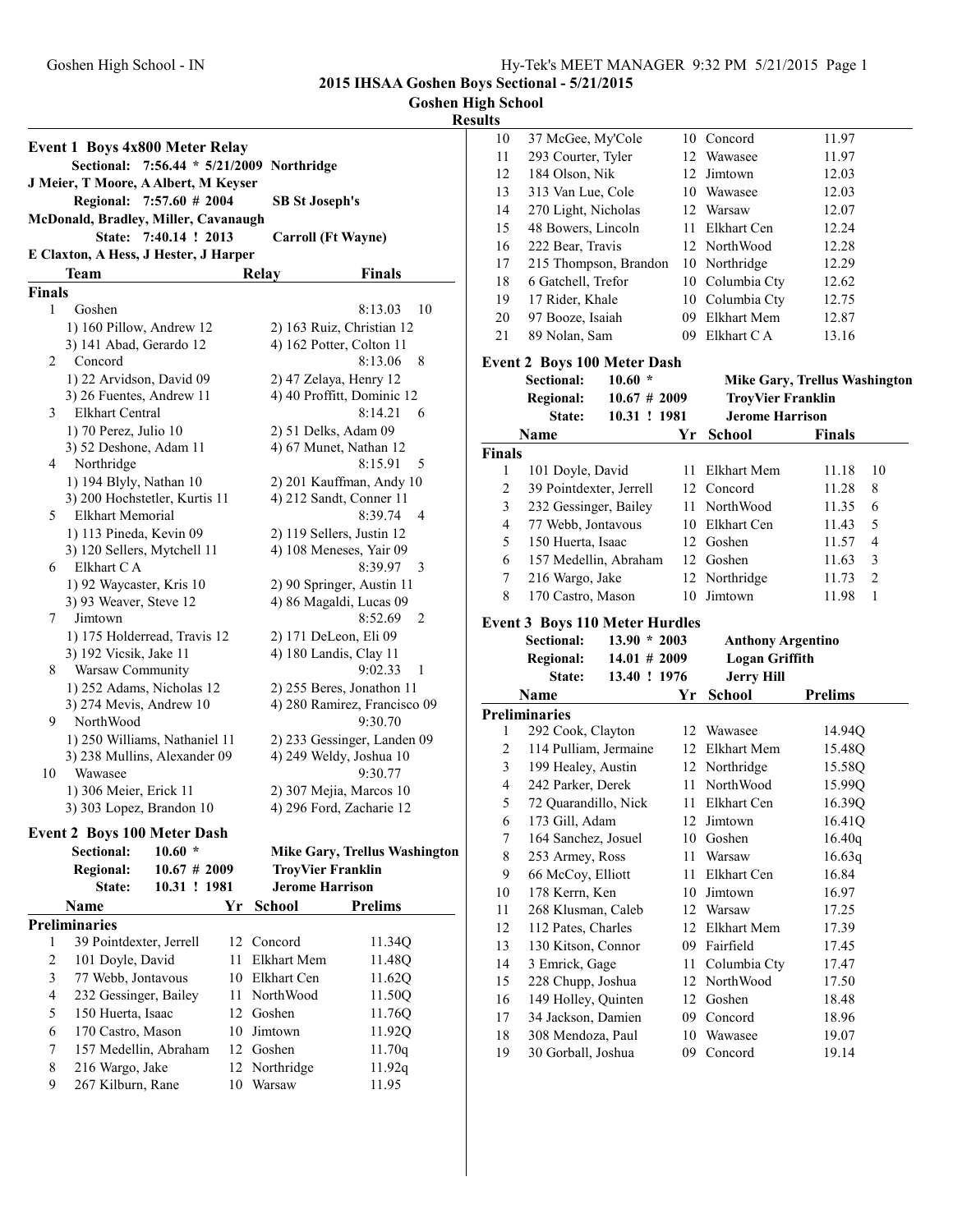**Goshen High School**

|                          | <b>Event 3 Boys 110 Meter Hurdles</b>          |                 |    |                           |                          |
|--------------------------|------------------------------------------------|-----------------|----|---------------------------|--------------------------|
|                          | <b>Sectional:</b>                              | $13.90 * 2003$  |    | <b>Anthony Argentino</b>  |                          |
|                          | <b>Regional:</b>                               | $14.01 \# 2009$ |    | <b>Logan Griffith</b>     |                          |
|                          | State:                                         | 13.40 ! 1976    |    | <b>Jerry Hill</b>         |                          |
|                          | Name                                           |                 | Yr | <b>School</b>             | <b>Finals</b>            |
| <b>Finals</b>            |                                                |                 |    |                           |                          |
| 1                        | 292 Cook, Clayton                              |                 |    | 12 Wawasee                | 14.63<br>10              |
| $\overline{2}$           | 114 Pulliam, Jermaine                          |                 |    | 12 Elkhart Mem            | 15.18<br>8               |
| 3                        | 199 Healey, Austin                             |                 |    | 12 Northridge             | 6<br>15.35               |
| $\overline{\mathcal{L}}$ | 242 Parker, Derek                              |                 |    | 11 NorthWood              | 5<br>15.42               |
| 5                        | 72 Quarandillo, Nick                           |                 |    | 11 Elkhart Cen            | 15.77<br>4               |
| 6                        | 173 Gill, Adam                                 |                 |    | 12 Jimtown                | 3<br>15.80               |
| 7                        | 164 Sanchez, Josuel                            |                 |    | 10 Goshen                 | 15.90<br>2               |
| 8                        | 253 Armey, Ross                                |                 | 11 | Warsaw                    | 16.93<br>1               |
|                          | <b>Event 4 Boys 200 Meter Dash</b>             |                 |    |                           |                          |
|                          | Sectional:                                     | $21.80 * 2004$  |    | <b>Aaron Jordan</b>       |                          |
|                          | <b>Regional:</b>                               | $21.31 \# 1990$ |    | <b>Brown</b>              |                          |
|                          | State:                                         | 21.10 ! 1982    |    | <b>Jeffrey Patrick</b>    |                          |
|                          | Name                                           |                 | Yr | School                    | <b>Prelims</b>           |
|                          | <b>Preliminaries</b>                           |                 |    |                           |                          |
| 1                        | 292 Cook, Clayton                              |                 |    | 12 Wawasee                | 23.36Q                   |
| 2                        | 16 McFarland, Andrew                           |                 |    | 11 Columbia Cty           | 23.73Q                   |
| 3                        | 281 Reinholt, Brandon                          |                 |    | 11 Warsaw                 | 24.03Q                   |
| 4                        | 251 Yoder, Brayton                             |                 |    | 09 NorthWood              | 23.74Q                   |
| 5                        | 186 Schieber, Marquis                          |                 |    | 12 Jimtown                | 24.04Q                   |
| 6                        | 272 McGarvey, Will                             |                 |    | 09 Warsaw                 | 24.43Q                   |
| 7                        | 157 Medellin, Abraham                          |                 |    | 12 Goshen                 | 23.76q                   |
| 8                        | 28 Gilbert, Tyrone                             |                 |    | 12 Concord                | 24.14q                   |
| 9                        | 60 Himes, Joey                                 |                 |    | 11 Elkhart Cen            | 24.64                    |
| 10                       | 293 Courter, Tyler                             |                 |    | 12 Wawasee                | 24.68                    |
| 11                       | 184 Olson, Nik                                 |                 |    | 12 Jimtown                | 24.83                    |
| 12                       | 143 Duell, Ian                                 |                 |    | 12 Goshen                 | 24.96                    |
| 13                       | 41 Riley, Shakim                               |                 |    | 09 Concord                | 25.03                    |
| 14                       | 205 Long, Brody                                |                 |    | 10 Northridge             | 25.15                    |
| 15                       | 2 Atkins, Heath                                |                 |    | 10 Columbia Cty           | 25.16                    |
| 16                       | 98 Chigwada, Wisdom                            |                 |    | 10 Elkhart Mem            | 25.28                    |
| 17                       | 122 Stanley, Jacob                             |                 |    | 09 Elkhart Mem            | 25.33                    |
| 18                       | 75 Sisomphou, Max                              |                 |    | 09 Elkhart Cen            | 25.53                    |
|                          | 203 Lackey, Jacob                              |                 |    | 10 Northridge             | DNF                      |
|                          | <b>Event 4 Boys 200 Meter Dash</b>             |                 |    |                           |                          |
|                          | Sectional:                                     | $21.80 * 2004$  |    | <b>Aaron Jordan</b>       |                          |
|                          | <b>Regional:</b>                               | $21.31 \# 1990$ |    | <b>Brown</b>              |                          |
|                          | State:                                         | 21.10 ! 1982    |    | <b>Jeffrey Patrick</b>    |                          |
|                          | Name                                           |                 | Yr | <b>School</b>             | <b>Finals</b>            |
| <b>Finals</b>            |                                                |                 |    |                           |                          |
| 1<br>$\mathbf{2}$        | 292 Cook, Clayton                              |                 |    | 12 Wawasee                | 10<br>22.37              |
| 3                        | 16 McFarland, Andrew<br>251 Yoder, Brayton     |                 | 11 | Columbia Cty              | 8<br>23.07               |
| $\overline{\mathcal{L}}$ |                                                |                 |    | 09 NorthWood<br>11 Warsaw | 6<br>23.42<br>23.50<br>5 |
| 5                        | 281 Reinholt, Brandon<br>157 Medellin, Abraham |                 |    | 12 Goshen                 | 23.74<br>4               |
| 6                        | 186 Schieber, Marquis                          |                 |    | 12 Jimtown                | 23.99<br>3               |
| 7                        | 272 McGarvey, Will                             |                 |    | 09 Warsaw                 | 24.19<br>2               |
| 8                        | 28 Gilbert, Tyrone                             |                 |    | 12 Concord                | 24.24<br>$\mathbf{1}$    |
|                          |                                                |                 |    |                           |                          |

|                |                                                   | Event 5 Boys 1600 Meter Run                                                                                       |    |                                |                                  |
|----------------|---------------------------------------------------|-------------------------------------------------------------------------------------------------------------------|----|--------------------------------|----------------------------------|
|                | Sectional:                                        | $4:14.10 * 1993$                                                                                                  |    | <b>Chris Cozart</b>            |                                  |
|                |                                                   | Regional: 4:12.90 # 1980                                                                                          |    | Jones                          |                                  |
|                | State:                                            | 4:04.20 ! 1976                                                                                                    |    | <b>Rudy Chapa</b>              |                                  |
|                | Name                                              |                                                                                                                   | Yr | <b>School</b>                  | <b>Finals</b>                    |
| <b>Finals</b>  |                                                   |                                                                                                                   |    |                                |                                  |
| 1              |                                                   | 261 Glogovsky, Owen                                                                                               |    | 11 Warsaw                      | 4:29.26<br>10                    |
| $\overline{c}$ | 67 Munet, Nathan                                  |                                                                                                                   |    | 12 Elkhart Cen                 | 4:29.84<br>8                     |
| 3              | 141 Abad, Gerardo                                 |                                                                                                                   |    | 12 Goshen                      | 4:34.66<br>6                     |
| 4              | 99 Dibley, Spencer                                |                                                                                                                   |    | 12 Elkhart Mem                 | 4:35.46<br>5                     |
| 5              | 68 Niemzyk, Hunter                                |                                                                                                                   |    | 11 Elkhart Cen                 | 4:37.66<br>4                     |
| 6              | 159 Perez, Juan                                   |                                                                                                                   |    | 11 Goshen                      | 3<br>4:45.37                     |
| 7              | 23 Conder, Nathan                                 |                                                                                                                   |    | 10 Concord                     | 4:52.76<br>2                     |
| 8              | 192 Vicsik, Jake                                  |                                                                                                                   |    | 11 Jimtown                     | 4:53.33<br>1                     |
| 9              | 294 Diaz, Erik                                    |                                                                                                                   |    | 12 Wawasee                     | 4:55.05                          |
| 10             |                                                   | 84 Kautzmann, Trent                                                                                               |    | 11 Elkhart CA                  | 4:56.57                          |
| 11             | 1 Miller, Trevor                                  |                                                                                                                   |    | 09 Bethany Chri                | 4:58.08                          |
| 12             | 111 Paez, Juan                                    |                                                                                                                   |    | 11 Elkhart Mem                 | 4:59.80                          |
| 13             | 87 McKee, Garrett                                 |                                                                                                                   |    | 10 Elkhart CA                  | 4:59.87                          |
| 14             | 43 Schwartz, Tyler                                |                                                                                                                   |    | 10 Concord                     | 5:00.22                          |
| 15             | 298 Griner, Samuel                                |                                                                                                                   |    | 10 Wawasee                     | 5:02.12                          |
| 16             |                                                   | 252 Adams, Nicholas                                                                                               |    | 12 Warsaw                      | 5:04.19                          |
| 17             |                                                   | 250 Williams, Nathaniel                                                                                           |    | 11 NorthWood                   | 5:08.26                          |
| 18             |                                                   | 235 Hershberger, Marcus                                                                                           |    | 11 NorthWood                   | 5:11.66                          |
| 19             | 189 Track, Bryce                                  |                                                                                                                   |    | 09 Jimtown                     | 5:13.25                          |
| 20             | 209 Ramirez, Brian                                |                                                                                                                   |    | 09 Northridge                  | 5:14.37                          |
| 21             | 4 Ewing, Sean                                     |                                                                                                                   |    | 12 Columbia Cty                | 5:15.74                          |
|                | <b>Sectional:</b><br><b>Regional:</b>             | Event 6 Boys 4x100 Meter Relay<br>$42.30 * 1984$<br>T Larkin, T Jackson, D Robinson, M Stevens<br>$42.04 \# 2012$ |    | <b>Elkhart Central</b><br>Penn |                                  |
|                |                                                   | J Weller, S Domal, T Grant, T Deal                                                                                |    |                                |                                  |
|                | <b>State:</b>                                     | 41.02 ! 1982                                                                                                      |    | <b>Gary Roosevelt</b>          |                                  |
|                |                                                   | D Young, J Patrick, G Moore, A Price                                                                              |    |                                |                                  |
|                | <b>Team</b>                                       |                                                                                                                   |    | Relay                          | Finals                           |
| <b>Finals</b>  |                                                   |                                                                                                                   |    |                                |                                  |
| 1              | <b>Elkhart Memorial</b>                           |                                                                                                                   |    |                                | 43.07<br>10                      |
|                | 1) 95 Baker, Darrius 12                           |                                                                                                                   |    |                                | 2) 98 Chigwada, Wisdom 10        |
|                |                                                   | 3) 114 Pulliam, Jermaine 12                                                                                       |    | 4) 101 Doyle, David 11         |                                  |
| 2              | Wawasee                                           |                                                                                                                   |    |                                | 43.15<br>8                       |
|                | 1) 293 Courter, Tyler 12                          |                                                                                                                   |    |                                | 2) 313 Van Lue, Cole 10          |
|                | 3) 297 Gilmer, Jacob 12                           |                                                                                                                   |    |                                | 4) 292 Cook, Clayton 12<br>43.25 |
| 3              | Fairfield                                         |                                                                                                                   |    | 2) 132 Miller, Nolan 12        | 6                                |
|                | 1) 128 Dewitt, Mitch 11<br>3) 139 Wagler, Zach 10 |                                                                                                                   |    |                                | 4) 129 Hoffman, Seth 11          |
| 4              | Warsaw Community                                  |                                                                                                                   |    |                                | 43.39<br>5                       |
|                |                                                   | 1) 267 Kilburn, Rane 10                                                                                           |    |                                | 2) 284 Riley, Brockmeyer 11      |
|                |                                                   | 3) 272 McGarvey, Will 09                                                                                          |    |                                | 4) 281 Reinholt, Brandon 11      |
| 5              | Concord                                           |                                                                                                                   |    |                                | 43.89<br>4                       |
|                |                                                   | 1) 37 McGee, My'Cole 10                                                                                           |    | 2) 41 Riley, Shakim 09         |                                  |
|                | 3) 28 Gilbert, Tyrone 12                          |                                                                                                                   |    |                                | 4) 39 Pointdexter, Jerrell 12    |
| 6              | Elkhart Central                                   |                                                                                                                   |    |                                | 44.19<br>3                       |
|                |                                                   | 1) 48 Bowers, Lincoln 11                                                                                          |    | 2) 56 Harris, Treyton 12       |                                  |
|                |                                                   |                                                                                                                   |    | 4) 77 Webb, Jontavous 10       |                                  |
|                | 3) 60 Himes, Joey 11                              |                                                                                                                   |    |                                |                                  |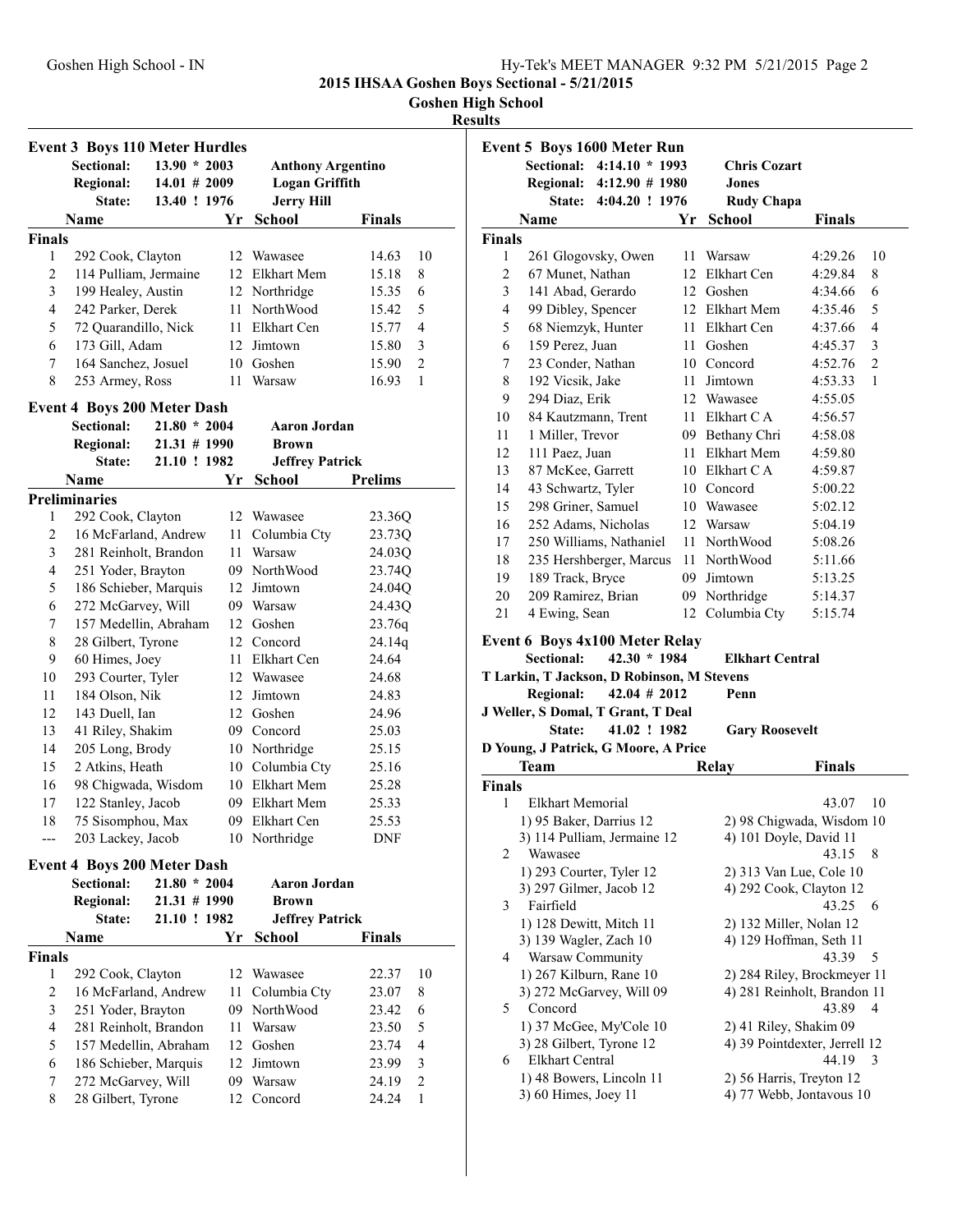#### **Goshen High School**

### **Res**

|                         | Finals  (Event 6 Boys 4x100 Meter Relay) |                 |      |                          |                                           |                |
|-------------------------|------------------------------------------|-----------------|------|--------------------------|-------------------------------------------|----------------|
|                         | <b>Team</b>                              |                 |      | Relay                    | Finals                                    |                |
| 7                       | Jimtown                                  |                 |      |                          | 44.45                                     | 2              |
|                         | 1) 170 Castro, Mason 10                  |                 |      |                          | 2) 186 Schieber, Marquis 12               |                |
|                         | 3) 184 Olson, Nik 12                     |                 |      | 4) 173 Gill, Adam 12     |                                           |                |
| 8                       | Goshen                                   |                 |      |                          | 44.47                                     | 1              |
|                         | 1) 144 Garcia, Ronaldo 11                |                 |      |                          | 2) 154 Kline, Cameron 11                  |                |
|                         | 3) 150 Huerta, Isaac 12                  |                 |      |                          | 4) 157 Medellin, Abraham 12               |                |
| 9                       | NorthWood                                |                 |      |                          | 47.05                                     |                |
|                         | 1) 222 Bear, Travis 12                   |                 |      |                          | 2) 251 Yoder, Brayton 09                  |                |
|                         | 3) 227 Chupp, Jacob 09<br>Northridge     |                 |      |                          | 4) 248 Tindle, Alexander 11<br><b>DNF</b> |                |
|                         | 1) 199 Healey, Austin 12                 |                 |      |                          | 2) 203 Lackey, Jacob 10                   |                |
|                         | 3) 216 Wargo, Jake 12                    |                 |      |                          | 4) 215 Thompson, Brandon 10               |                |
|                         |                                          |                 |      |                          |                                           |                |
|                         | <b>Event 7 Boys 400 Meter Dash</b>       |                 |      |                          |                                           |                |
|                         | <b>Sectional:</b>                        | $48.90 * 2008$  |      | <b>Eric Brown</b>        |                                           |                |
|                         | <b>Regional:</b>                         | 47.64 # 1989    |      | Hayden                   |                                           |                |
|                         | State:                                   | 46.99 ! 2002    |      | <b>David Neville</b>     |                                           |                |
|                         | Name                                     |                 | Yr   | School                   | Finals                                    |                |
| <b>Finals</b>           |                                          |                 |      |                          |                                           |                |
| 1                       | 16 McFarland, Andrew                     |                 | 11 - | Columbia Cty             | 49.20                                     | 10             |
| 2                       | 232 Gessinger, Bailey                    |                 | 11 - | NorthWood                | 50.69                                     | 8              |
| 3                       | 283 Rhoades, Riley                       |                 |      | 11 Warsaw                | 51.57                                     | 6              |
| 4                       | 277 Perry, Landan                        |                 |      | 11 Warsaw                | 52.05                                     | 5              |
| 5                       | 234 Griffen, Garrett                     |                 |      | 10 NorthWood             | 52.64                                     | 4              |
| 6                       | 290 Bame, Jaxon                          |                 | 11 - | Wawasee                  | 52.91                                     | 3              |
| 7                       | 29 Gomez, Besner (Jonath 10 Concord      |                 |      |                          | 53.21                                     | $\sqrt{2}$     |
| 8                       | 140 Willard, Brady                       |                 |      | 10 Fairfield             | 53.37                                     | 1              |
| 9                       | 186 Schieber, Marquis                    |                 |      | 12 Jimtown               | 53.57                                     |                |
| 10                      | 71 Perez, Luis                           |                 |      | 09 Elkhart Cen           | 53.83                                     |                |
| 11                      | 103 Gallagher, Brett                     |                 |      | 12 Elkhart Mem           | 54.52                                     |                |
| 12                      | 52 Deshone, Adam                         |                 |      | 11 Elkhart Cen           | 54.74                                     |                |
| 13                      | 161 Plavchak, John                       |                 |      | 12 Goshen                | 54.76                                     |                |
| 14                      | 146 Grewe, Jacob                         |                 |      | 10 Goshen                | 55.44                                     |                |
| 15                      | 32 Herrera, Luis                         |                 |      | 09 Concord               | 55.64                                     |                |
| 16                      | 182 Magyar, Max                          |                 |      | 10 Jimtown               | 56.08                                     |                |
| 17                      | 10 Judd, Noah                            |                 |      | 09 Columbia Cty          | 56.17                                     |                |
| 18                      | 116 Rhodes, Jaylin                       |                 |      | 12 Elkhart Mem           | 56.26                                     |                |
| 19                      | 289 Baker, Adam                          |                 |      | 12 Wawasee               | 56.82                                     |                |
|                         |                                          |                 |      |                          |                                           |                |
|                         | <b>Event 8 Boys 300 Meter Hurdles</b>    |                 |      |                          |                                           |                |
|                         | Sectional:                               | $38.20 * 2003$  |      | <b>Anthony Argentino</b> |                                           |                |
|                         | <b>Regional:</b>                         | $37.64 \# 2007$ |      | <b>Carl Buchanon</b>     |                                           |                |
|                         | State:                                   | 36.26 ! 2007    |      | <b>Bryce Brown</b>       |                                           |                |
|                         | Name                                     |                 | Yr   | <b>School</b>            | <b>Finals</b>                             |                |
| <b>Finals</b>           |                                          |                 |      |                          |                                           |                |
| 1                       | 253 Armey, Ross                          |                 | 11 - | Warsaw                   | 40.07                                     | 10             |
| $\overline{c}$          | 132 Miller, Nolan                        |                 |      | 12 Fairfield             | 40.44                                     | 8              |
| 3                       | 66 McCoy, Elliott                        |                 |      | 11 Elkhart Cen           | 41.36                                     | 6              |
| $\overline{\mathbf{4}}$ | 228 Chupp, Joshua                        |                 |      | 12 NorthWood             | 41.99                                     | 5              |
| 5                       | 114 Pulliam, Jermaine                    |                 |      | 12 Elkhart Mem           | 42.21                                     | $\overline{4}$ |
| 6                       | 242 Parker, Derek                        |                 |      | 11 NorthWood             | 42.72                                     | 3              |
| 7                       | 153 Kay, Hudson                          |                 | 11   | Goshen                   | 43.07                                     | $\sqrt{2}$     |
| 8                       | 178 Kerrn, Ken                           |                 |      | 10 Jimtown               | 43.33                                     | 1              |
| 9                       | 72 Quarandillo, Nick                     |                 | 11   | Elkhart Cen              | 43.43                                     |                |
|                         |                                          |                 |      |                          |                                           |                |

| sults              |                                                                |          |                                  |                    |                     |
|--------------------|----------------------------------------------------------------|----------|----------------------------------|--------------------|---------------------|
| 10                 | 6 Gatchell, Trefor                                             |          | 10 Columbia Cty                  | 43.79              |                     |
| 11                 | 201 Kauffman, Andy                                             | 10       | Northridge                       | 43.82              |                     |
| 12                 | 164 Sanchez, Josuel                                            | 10       | Goshen                           | 44.45              |                     |
| 13                 | 138 Sanchez, Grant                                             |          | 10 Fairfield                     | 44.50              |                     |
| 14                 | 3 Emrick, Gage                                                 | 11       | Columbia Cty                     | 44.88              |                     |
| 15                 | 268 Klusman, Caleb                                             |          | 12 Warsaw                        | 44.89              |                     |
| 16                 | 206 Middleton, Josh                                            |          | 10 Northridge                    | 44.90              |                     |
| 17                 | 176 Johnson, Brock                                             | 12       | Jimtown                          | 46.20              |                     |
| 18                 | 106 Keen, Anthony                                              |          | 12 Elkhart Mem                   | 46.21              |                     |
| 19                 | 79 Casaletto, Lucas                                            |          | 10 Elkhart CA                    | 47.51              |                     |
| 20                 | 35 Johnson, Broc                                               |          | 09 Concord                       | 48.82              |                     |
| $---$              | 308 Mendoza, Paul                                              |          | 10 Wawasee                       | <b>DNF</b>         |                     |
|                    |                                                                |          |                                  |                    |                     |
|                    | <b>Event 9 Boys 800 Meter Run</b><br>$1:53.50 * 1976$          |          |                                  |                    |                     |
|                    | <b>Sectional:</b>                                              |          | <b>Chris Kolb</b><br>Vanderwort  |                    |                     |
|                    | <b>Regional:</b><br>1:52.89 # 1988<br>State:<br>1:50.20 ! 1977 |          | <b>Tom Martin</b>                |                    |                     |
|                    |                                                                |          |                                  |                    |                     |
|                    | Name                                                           | Yr       | <b>School</b>                    | <b>Finals</b>      |                     |
| <b>Finals</b><br>1 | 273 Messenger, Daniel                                          |          | 12 Warsaw                        | 1:58.20            | 10                  |
| $\overline{c}$     | 67 Munet, Nathan                                               |          | 12 Elkhart Cen                   | 1:59.10            | 8                   |
| $\mathfrak{Z}$     | 47 Zelaya, Henry                                               |          | 12 Concord                       |                    | 6                   |
| $\overline{4}$     | 40 Proffitt, Dominic                                           |          |                                  | 2:02.36            |                     |
|                    |                                                                |          | 12 Concord                       | 2:03.22            | 5<br>$\overline{4}$ |
| 5                  | 246 Skwarcan, Nicholas                                         |          | 12 NorthWood<br><b>NorthWood</b> | 2:04.81            |                     |
| 6                  | 243 Price, Ryan                                                | 11-      |                                  | 2:04.82            | 3                   |
| 7                  | 210 Rhodes, Nolan                                              | 12       | Northridge                       | 2:05.11            | $\overline{2}$      |
| 8                  | 76 Vance, Brian                                                | 11       | Elkhart Cen                      | 2:05.68            | 1                   |
| 9                  | 5 Fulk, David                                                  | 12       | Columbia Cty                     | 2:05.74            |                     |
| 10                 | 194 Blyly, Nathan                                              |          | 10 Northridge                    | 2:06.63            |                     |
| 11                 | 82 Hartman, Evan                                               |          | 10 Elkhart CA                    | 2:07.17            |                     |
| 12                 | 113 Pineda, Kevin                                              |          | 09 Elkhart Mem                   | 2:07.21            |                     |
| 13                 | 286 Thompson, Trent                                            |          | 10 Warsaw                        | 2:07.26            |                     |
| 14                 | 120 Sellers, Mytchell                                          | 11-      | Elkhart Mem                      | 2:08.04            |                     |
| 15                 | 160 Pillow, Andrew                                             |          | 12 Goshen                        | 2:09.93            |                     |
| 16                 | 162 Potter, Colton                                             | 11-      | Goshen                           | 2:10.50            |                     |
| 17                 | 134 Miller, Sylvanus                                           |          | 10 Fairfield<br>09 Elkhart CA    | 2:11.63            |                     |
| 18                 | 86 Magaldi, Lucas<br>175 Holderread, Travis                    | 12       | Jimtown                          | 2:12.16<br>2:13.25 |                     |
| 19<br>20           | 174 Hernandez, Brian                                           |          | Jimtown                          | 2:16.73            |                     |
| 21                 |                                                                | 11 -     | Wawasee                          | 2:23.06            |                     |
| 22                 | 306 Meier, Erick<br>294 Diaz, Erik                             | 11<br>12 | Wawasee                          | 2:23.16            |                     |
|                    |                                                                |          |                                  |                    |                     |
|                    | Event 10 Boys 3200 Meter Run                                   |          |                                  |                    |                     |
|                    | Sectional:<br>$9:24.20 * 1977$                                 |          | <b>Maurie Kline</b>              |                    |                     |
|                    | <b>Regional:</b><br>$9:12.24 \# 1995$                          |          | Cooper                           |                    |                     |
|                    | State:<br>8:51.15 ! 2012                                       |          | <b>Futsum Zienasellassie</b>     |                    |                     |
|                    | Name                                                           | Yr       | School                           | <b>Finals</b>      |                     |
| <b>Finals</b>      |                                                                |          |                                  |                    |                     |
| 1                  | 131 Miller, Landon                                             | 10       | Fairfield                        | 9:39.46            | 10                  |
| $\overline{c}$     | 212 Sandt, Conner                                              | 11       | Northridge                       | 9:44.71            | 8                   |
| 3                  | 261 Glogovsky, Owen                                            | 11       | Warsaw                           | 9:45.48            | 6                   |
| 4                  | 141 Abad, Gerardo                                              | 12       | Goshen                           | 9:56.17            | 5                   |
| 5                  | 99 Dibley, Spencer                                             | 12       | Elkhart Mem                      | 10:04.05           | 4                   |
| 6                  | 213 Schrock, Mitchell                                          | 11       | Northridge                       | 10:07.05           | 3                   |
| 7                  | 159 Perez, Juan                                                | 11       | Goshen                           | 10:16.49           | $\overline{c}$      |
| 8                  | 265 Howett, Lucas                                              | 09       | Warsaw                           | 10:27.45           | 1                   |
|                    |                                                                |          |                                  |                    |                     |
|                    |                                                                |          |                                  |                    |                     |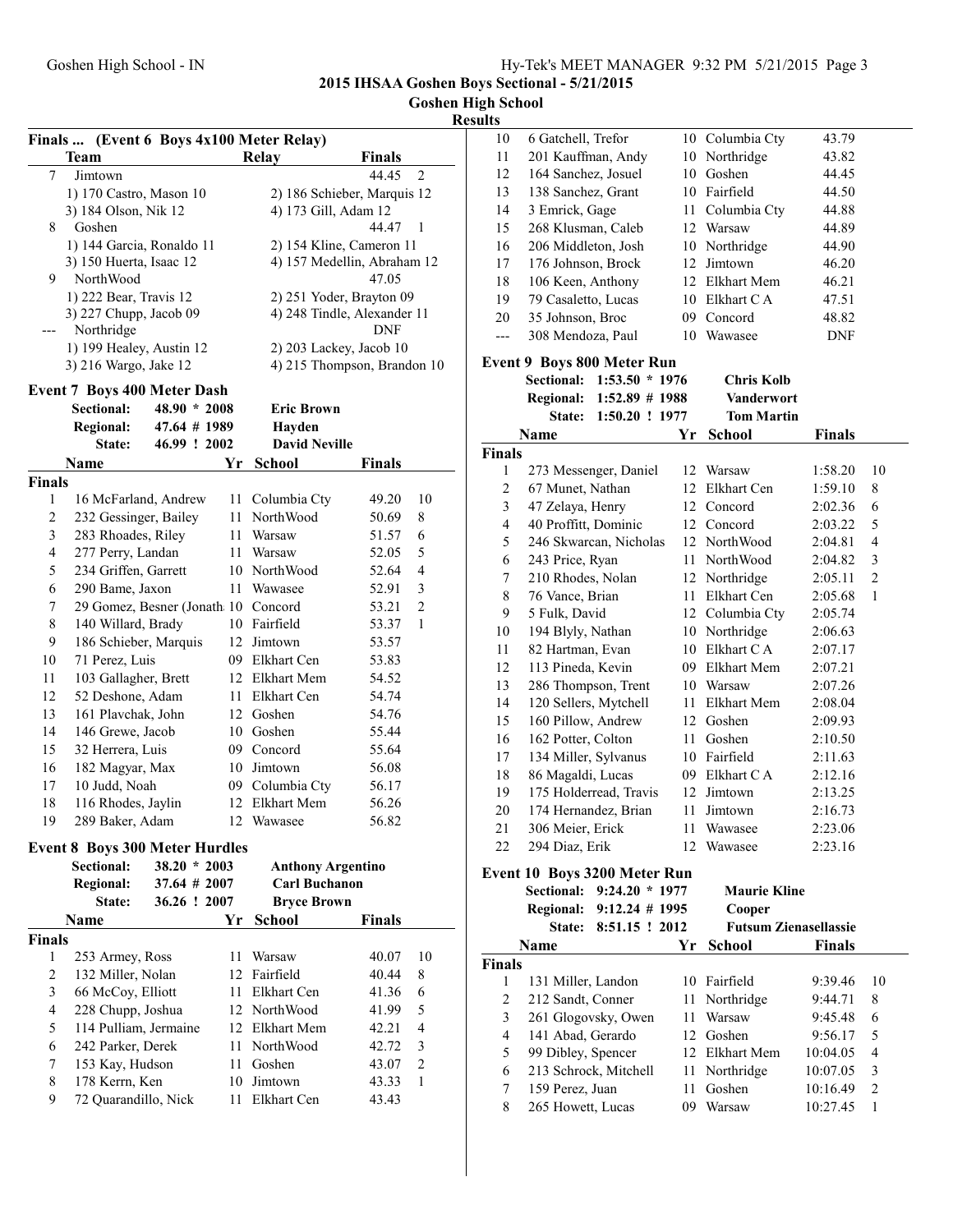#### **Goshen High School**

| Finals  (Event 10 Boys 3200 Meter Run)          |                                                      |    |                                           |                                            |  |  |  |
|-------------------------------------------------|------------------------------------------------------|----|-------------------------------------------|--------------------------------------------|--|--|--|
|                                                 | Name                                                 |    | Yr School                                 | Finals                                     |  |  |  |
| 9                                               | 108 Meneses, Yair                                    | 09 | <b>Elkhart Mem</b>                        | 10:32.09                                   |  |  |  |
| 10                                              | 24 Escamilla, Salvador                               | 10 | Concord                                   | 10:37.58                                   |  |  |  |
| 11                                              | 38 Ortiz, Luis                                       |    | 09 Concord                                | 10:44.47                                   |  |  |  |
| 12                                              | 59 Herr-knispel, Evan                                |    | 12 Elkhart Cen                            | 10:47.99                                   |  |  |  |
| 13                                              | 190 Trevino, Nick                                    | 11 | Jimtown                                   | 11:00.74                                   |  |  |  |
| 14                                              | 90 Springer, Austin                                  |    | 11 Elkhart CA                             | 11:12.08                                   |  |  |  |
| 15                                              | 18 Watts, Daniel                                     |    | 10 Columbia Cty                           | 11:12.10                                   |  |  |  |
| 16                                              | 229 Chupp, Spencer                                   |    | 09 NorthWood                              | 11:27.56                                   |  |  |  |
| 17                                              | 92 Waycaster, Kris                                   |    | 10 Elkhart C A                            | 11:31.89                                   |  |  |  |
| 18                                              | 235 Hershberger, Marcus                              | 11 | NorthWood                                 | 11:37.24                                   |  |  |  |
| 19                                              | 4 Ewing, Sean                                        |    | 12 Columbia Cty                           | 11:50.87                                   |  |  |  |
|                                                 |                                                      |    |                                           |                                            |  |  |  |
| <b>Event 11 Boys 4x400 Meter Relay</b>          |                                                      |    |                                           |                                            |  |  |  |
| Sectional: 3:20.85 * 5/16/2013 Warsaw Community |                                                      |    |                                           |                                            |  |  |  |
|                                                 | W Jones, G Furnivall, N Kolbe, R Goon                |    |                                           |                                            |  |  |  |
|                                                 | Regional: 3:18.76 # 1990<br>State:<br>3:13.66 ! 1980 |    | <b>Gary West</b><br><b>Gary West Side</b> |                                            |  |  |  |
|                                                 | K Carter, C Peterson, W Monogan, S Burnett           |    |                                           |                                            |  |  |  |
|                                                 | Team                                                 |    | Relay                                     | <b>Finals</b>                              |  |  |  |
| <b>Finals</b>                                   |                                                      |    |                                           |                                            |  |  |  |
| 1                                               | <b>NorthWood</b>                                     |    |                                           | 10<br>3:26.68                              |  |  |  |
|                                                 | 1) 251 Yoder, Brayton 09                             |    |                                           | 2) 234 Griffen, Garrett 10                 |  |  |  |
|                                                 | 3) 246 Skwarcan, Nicholas 12                         |    |                                           | 4) 232 Gessinger, Bailey 11                |  |  |  |
| 2                                               | Warsaw Community                                     |    |                                           | 3:28.03<br>8                               |  |  |  |
|                                                 | 1) 253 Armey, Ross 11                                |    | 2) 277 Perry, Landan 11                   |                                            |  |  |  |
|                                                 | 3) 273 Messenger, Daniel 12                          |    |                                           | 4) 283 Rhoades, Riley 11                   |  |  |  |
| 3                                               | <b>Elkhart Central</b>                               |    |                                           | 3:30.25<br>6                               |  |  |  |
|                                                 | 1) 66 McCoy, Elliott 11                              |    | 2) 67 Munet, Nathan 12                    |                                            |  |  |  |
|                                                 | 3) 71 Perez, Luis 09                                 |    |                                           | 4) 56 Harris, Treyton 12                   |  |  |  |
| 4                                               | Goshen                                               |    |                                           | 3:31.62<br>5                               |  |  |  |
|                                                 | 1) 157 Medellin, Abraham 12                          |    |                                           | 2) 154 Kline, Cameron 11                   |  |  |  |
|                                                 | 3) 160 Pillow, Andrew 12                             |    |                                           | 4) 161 Plavchak, John 12                   |  |  |  |
| 5                                               | Northridge                                           |    |                                           | 3:33.26<br>$\overline{4}$                  |  |  |  |
|                                                 | 1) 200 Hochstetler, Kurtis 11                        |    |                                           | 2) 201 Kauffman, Andy 10                   |  |  |  |
|                                                 | 3) 221 Zuercher, Ben 10                              |    | 4) 207 Miller, Keith 12                   |                                            |  |  |  |
| 6                                               | Columbia City                                        |    |                                           | 3:35.19<br>3                               |  |  |  |
|                                                 | 1) 15 Matteson, Jacob 10                             |    | 2) 7 Hearld, Tim 10                       |                                            |  |  |  |
| 7                                               | 3) 10 Judd, Noah 09<br>Concord                       |    |                                           | 4) 16 McFarland, Andrew 11<br>3:35.93<br>2 |  |  |  |
|                                                 | 1) 42 Rodriguez, Leandro 12                          |    |                                           | 2) 28 Gilbert, Tyrone 12                   |  |  |  |
|                                                 | 3) 39 Pointdexter, Jerrell 12                        |    |                                           | 4) 29 Gomez, Besner (Jonathan              |  |  |  |
| 8                                               | Fairfield                                            |    |                                           | 3:36.71<br>-1                              |  |  |  |
|                                                 | 1) 140 Willard, Brady 10                             |    |                                           | 2) 138 Sanchez, Grant 10                   |  |  |  |
|                                                 | 3) 133 Miller, Sethan 10                             |    | 4) 132 Miller, Nolan 12                   |                                            |  |  |  |
| 9                                               | Wawasee                                              |    |                                           | 3:37.97                                    |  |  |  |
|                                                 | 1) 290 Bame, Jaxon 11                                |    | 2) 289 Baker, Adam 12                     |                                            |  |  |  |
|                                                 | 3) 297 Gilmer, Jacob 12                              |    | 4) 291 Bright, Stori 12                   |                                            |  |  |  |
| 10                                              | Jimtown                                              |    |                                           | 3:44.76                                    |  |  |  |
|                                                 | 1) 180 Landis, Clay 11                               |    |                                           | 2) 169 Burkhart, Brandon 10                |  |  |  |
|                                                 | 3) 176 Johnson, Brock 12                             |    | 4) 182 Magyar, Max 10                     |                                            |  |  |  |
| 11                                              | Elkhart C A                                          |    |                                           | 3:47.23                                    |  |  |  |
|                                                 | 1) 79 Casaletto, Lucas 10                            |    |                                           | 2) 86 Magaldi, Lucas 09                    |  |  |  |
|                                                 | 3) 84 Kautzmann, Trent 11                            |    | 4) 93 Weaver, Steve 12                    |                                            |  |  |  |
|                                                 |                                                      |    |                                           |                                            |  |  |  |

| սււծ           |                                                                   |     |                                        |               |                         |
|----------------|-------------------------------------------------------------------|-----|----------------------------------------|---------------|-------------------------|
| 12             | Elkhart Memorial                                                  |     |                                        | 3:49.26       |                         |
|                | 1) 113 Pineda, Kevin 09                                           |     | 2) 114 Pulliam, Jermaine 12            |               |                         |
|                | 3) 120 Sellers, Mytchell 11                                       |     | 4) 119 Sellers, Justin 12              |               |                         |
|                | <b>Event 12 Boys Long Jump</b>                                    |     |                                        |               |                         |
|                | Sectional: 23-11.50 * 2004                                        |     | <b>Marcus Perez</b>                    |               |                         |
|                | Regional: 24-10.50 # 1994                                         |     | Young                                  |               |                         |
|                | State: 24-07.75 ! 1995                                            |     | <b>Frank Young</b>                     |               |                         |
|                | Name                                                              | Yr  | School                                 | <b>Finals</b> |                         |
| <b>Finals</b>  |                                                                   |     |                                        |               |                         |
| 1              | 128 Dewitt, Mitch                                                 | 11  | Fairfield                              | 22-01.25      | 10                      |
| $\overline{c}$ | 56 Harris, Treyton                                                |     | 12 Elkhart Cen                         | 21-10.50      | 8                       |
| 3              | 95 Baker, Darrius                                                 |     | 12 Elkhart Mem                         | 21-08.50      | 6                       |
| 4              | 297 Gilmer, Jacob                                                 |     | 12 Wawasee                             | 21-05.50      | 5                       |
| 5              | 186 Schieber, Marquis                                             | 12  | Jimtown                                | 20-11.00      | 4                       |
| 6              | 264 Hickerson, Thomas                                             | 11- | Warsaw                                 | 20-10.00      | 3                       |
| 7              | 292 Cook, Clayton                                                 | 12  | Wawasee                                | 20-09.75      | 2                       |
| 8              | 16 McFarland, Andrew                                              | 11  | Columbia Cty                           | 20-06.00      | 1                       |
| 9              | 116 Rhodes, Jaylin                                                | 12  | Elkhart Mem                            | 20-02.50      |                         |
| 10             | 165 Stoll, Jeff                                                   |     | 10 Goshen                              | 20-01.50      |                         |
| 11             | 266 Jackson, Rashaan                                              |     | 12 Warsaw                              | 19-10.50      |                         |
| 12             | 77 Webb, Jontavous                                                |     | 10 Elkhart Cen                         | 19-10.00      |                         |
| 13             | 2 Atkins, Heath                                                   |     | 10 Columbia Cty                        | 19-07.50      |                         |
| 14             | 230 Chupp, Zackery                                                |     | 11 NorthWood                           | 19-07.00      |                         |
| 15             | 27 Gaff, Brodrick                                                 |     | 12 Concord                             | 19-04.00      |                         |
| 16             | 144 Garcia, Ronaldo                                               |     | 11 Goshen                              | 19-03.50      |                         |
| 17             | 188 Spier, Jake                                                   | 11  | Jimtown                                | 19-02.00      |                         |
| 18             | 25 Farrer, Devon                                                  |     | 11 Concord                             | 17-10.00      |                         |
| 19             | 94 Wyngarden, Dain                                                |     | 09 Elkhart CA                          | 16-10.00      |                         |
| ---            | 247 Stump, Jacob                                                  |     | 10 NorthWood                           | ND            |                         |
| ---            | 219 Wilson, Wade                                                  | 10  | Northridge                             | ND            |                         |
|                |                                                                   |     |                                        |               |                         |
|                | <b>Event 13 Boys High Jump</b>                                    |     |                                        |               |                         |
|                | Sectional:<br>$6-10.50 * 1983$                                    |     | Dave Glassburn                         |               |                         |
|                | <b>Regional:</b><br>$7-00.75 \# 1980$<br>State:<br>7-01.25 ! 1977 |     | <b>Shumpert</b><br><b>Jeff Woodard</b> |               |                         |
|                | Name                                                              | Yr  | School                                 | Finals        |                         |
| <b>Finals</b>  |                                                                   |     |                                        |               |                         |
| 1              | 196 Downey, Brock                                                 |     | 12 Northridge                          | $6 - 06.00$   | 10                      |
| $\mathfrak{D}$ | 56 Harris, Treyton                                                |     | 12 Elkhart Cen                         | J6-06.00      | 8                       |
| 3              | 297 Gilmer, Jacob                                                 |     | 12 Wawasee                             | $6 - 04.00$   | 6                       |
| 4              | 199 Healey, Austin                                                | 12  | Northridge                             | J6-04.00      | 5                       |
| 5              | 77 Webb, Jontavous                                                | 10  | Elkhart Cen                            | 6-01.00       | $\overline{\mathbf{4}}$ |
| 6              | 185 Pawlak, Sam                                                   | 10  | Jimtown                                | $6 - 00.00$   | 2.5                     |
| 6              | 7 Hearld, Tim                                                     | 10  | Columbia Cty                           | $6 - 00.00$   | 2.5                     |
| 8              | 152 Johnson, Rummel                                               | 10  | Goshen                                 | 5-10.00       | 1                       |
| 9              | 155 Marshall, Dave                                                | 11  | Goshen                                 | J5-10.00      |                         |
| 10             | 288 Wilson, Luke                                                  | 11  | Warsaw                                 | J5-10.00      |                         |
| 11             | 121 Smith, Rashaun                                                | 09  | Elkhart Mem                            | J5-10.00      |                         |
| 12             | 284 Riley, Brockmeyer                                             | 11  | Warsaw                                 | 5-08.00       |                         |
| 12             | 133 Miller, Sethan                                                | 10  | Fairfield                              | 5-08.00       |                         |
| ---            | 34 Jackson, Damien                                                | 09  | Concord                                | NH            |                         |
|                | 9 Hinen, Jacob                                                    | 09  | Columbia Cty                           | NH            |                         |
| ---            | 309 Miller, Allen                                                 | 10  | Wawasee                                | NH            |                         |
|                | 25 Farrer, Devon                                                  | 11  | Concord                                | ΝH            |                         |
|                | 94 Wyngarden, Dain                                                | 09. | Elkhart C A                            | NΗ            |                         |